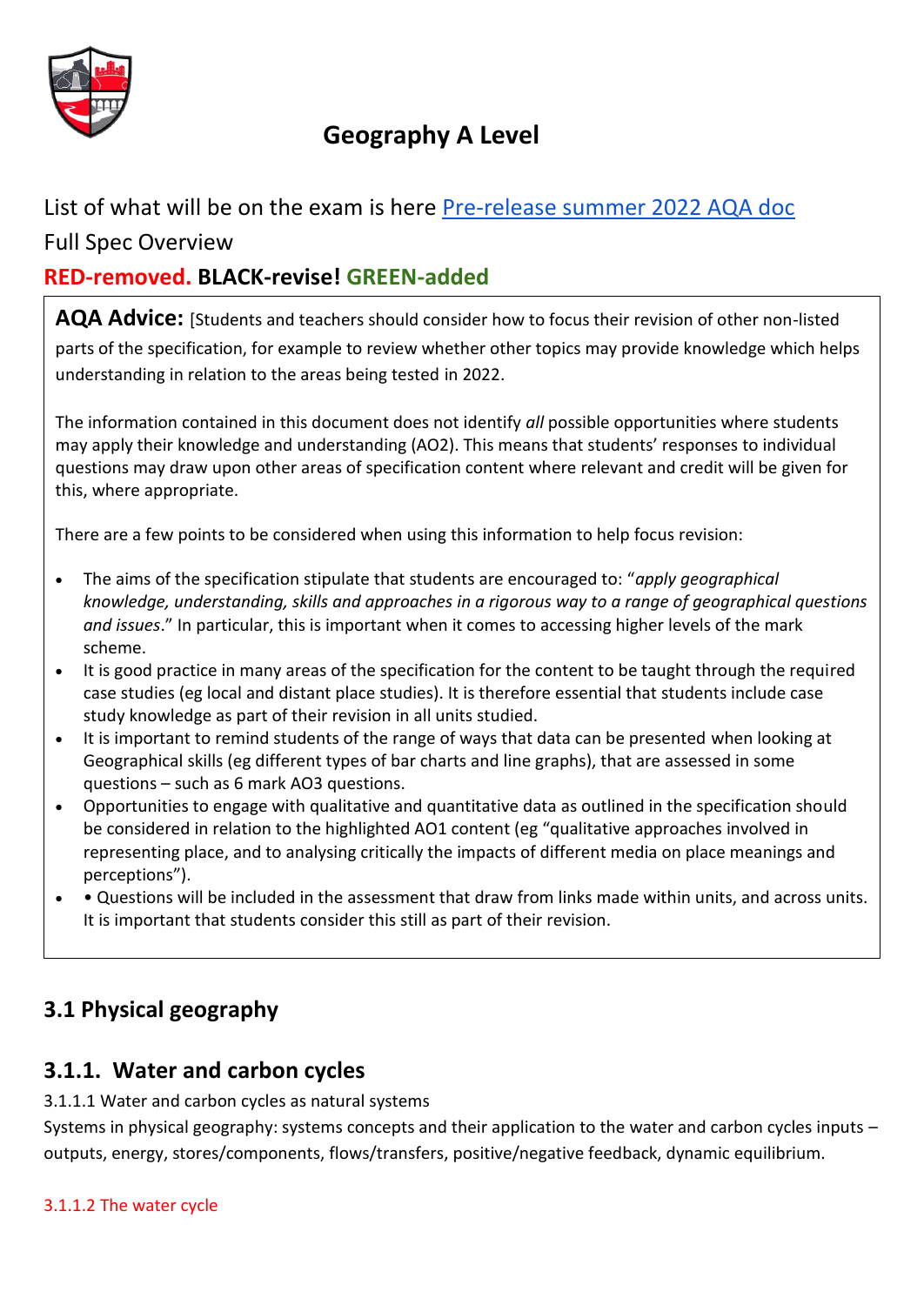Global distribution and size of major stores of water – lithosphere, hydrosphere, cryosphere and atmosphere. Processes driving change in the magnitude of these stores over time and space, including flows and transfers: evaporation, condensation, cloud formation, causes of precipitation and cryospheric processes at hill slope, drainage basin and global scales with reference to varying timescales involved. Drainage basins as open systems – inputs and outputs, to include precipitation, evapotranspiration and runoff; stores and flows, to include interception, surface, soil water, groundwater and channel storage; stemflow, infiltration overland flow, and channel flow. Concept of water balance. Runoff variation and the flood hydrograph. Changes in the water cycle over time to include, natural variation including storm events, seasonal changes and human impact including farming practices, land use change and water abstraction.

#### 3.1.1.3 The carbon cycle

Global distribution, and size of major stores of carbon – lithosphere, hydrosphere, cryosphere biosphere, atmosphere. Factors driving change in the magnitude of these stores over time and space, including flows and transfers at plant, sere and continental scales. Photosynthesis, respiration, decomposition, combustion, carbon sequestration in oceans and sediments, weathering. Changes in the carbon cycle over time, to include natural variation (including wild fires, volcanic activity) and human impact (including hydrocarbon fuel extraction and burning, farming practices, deforestation, land use changes). The carbon budget and the impact of the carbon cycle upon land, ocean and atmosphere, including global climate.

#### 3.1.1.4 Water, carbon, climate and life on Earth

The key role of the carbon and water stores and cycles in supporting life on Earth with particular reference to climate. The relationship between the water cycle and carbon cycle in the atmosphere. The role of feedbacks within and between cycles and their link to climate change and implications for life on Earth. Human interventions in the carbon cycle designed to influence carbon transfers and mitigate the impacts of climate change.

3.1.1.5 Quantitative and qualitative skills Students must engage with a range of quantitative and relevant qualitative skills, within the theme water and carbon cycles. Students must specifically understand simple mass balance, unit conversions and the analysis and presentation of field data.

#### 3.1.1.6 Case studies

Case study of a tropical rainforest setting to illustrate and analyse key themes in water and carbon cycles and their relationship to environmental change and human activity.

Case study of a river catchment(s) at a local scale to illustrate and analyse the key themes above, engage with field data and consider the impact of precipitation upon drainage basin stores and transfers and implications for sustainable water supply and/or flooding3.2.5.7 Case studies

*\*Although there are no case studies required for WCC, you will still have to refer to specific WCC details in the 20 mark question. e.g. Human interventions in the carbon cycle - name specific examples and mitigation strategies.* 

## **3.1.3 Coastal systems and landscapes**

3.1.3.1 Coasts as natural systems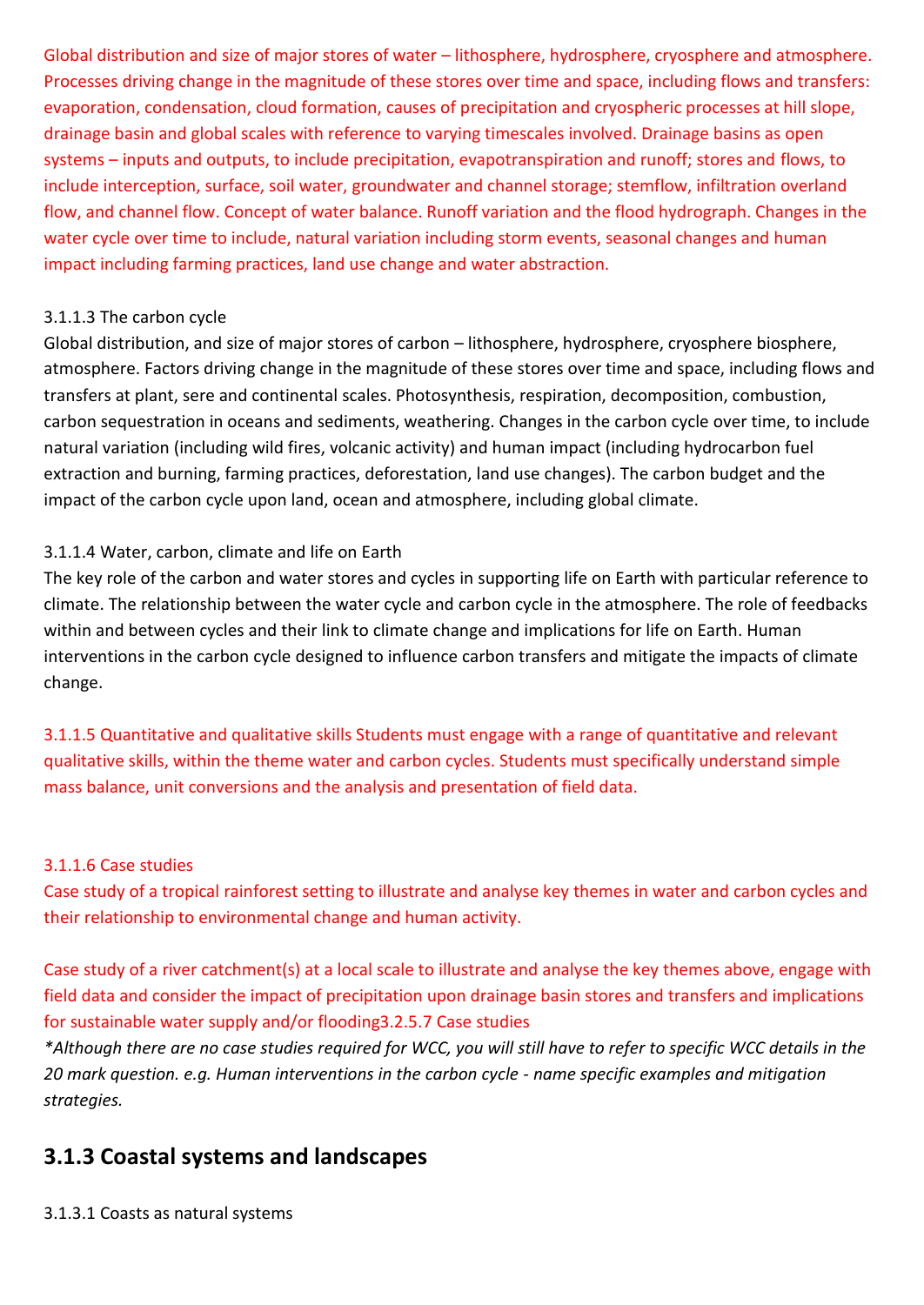Systems in physical geography: systems concepts and their application to the development of coastal landscapes – inputs, outputs, energy, stores/components, flows/transfers, positive/negative feedback, dynamic equilibrium. The concepts of landform and landscape and how related landforms combine to form characteristic landscapes.

3.1.3.2 Systems and processes Sources of energy in coastal environments: winds, waves (constructive and destructive), currents and tides. Low energy and high energy coasts. Sediment sources, cells and budgets. Geomorphological processes: weathering, mass movement, erosion, transportation and deposition. Distinctively coastal processes: marine: erosion – hydraulic action, wave quarrying, corrasion/ abrasion, cavitation, solution, attrition; transportation: traction, suspension (longshore/littoral drift) and deposition; sub-aerial weathering, mass movement and runoff.

## 3.1.3.3 Coastal landscape development

Origin and development of landforms and landscapes of coastal erosion: cliffs and wave cut platforms, cliff profile features including caves, arches and stacks; factors and processes in their development.

Origin and development of landforms and landscapes of coastal deposition. Beaches, simple and compound spits, tombolos, offshore bars, barrier beaches and islands and sand dunes; factors and processes in their development. Estuarine mudflat/saltmarsh environments and associated landscapes; factors and processes in their development. Eustatic, isostatic and tectonic sea level change: major changes in sea level in the last 10,000 years. Coastlines of emergence and submergence. Origin and development of associated landforms: raised beaches, marine platforms; rias, fjords, Dalmatian coasts. Recent and predicted climatic change and potential impact on coasts. The relationship between process, time, landforms and landscapes in coastal settings.

## 3.1.3.4 Coastal management Human intervention in coastal landscapes.

Traditional approaches to coastal flood and erosion risk: hard and soft engineering. Sustainable approaches to coastal flood risk and coastal erosion management: shoreline management/integrated coastal zone management.

## 3.1.3.5 Quantitative and qualitative skills

Students must engage with a range of quantitative and relevant qualitative skills, within the theme landscape systems. These should include observation skills, measurement and geospatial mapping skills and data manipulation and statistical skills applied to field measurements.

## 3.1.3.6 Case studies

Case study(ies) of coastal environment(s) at a local scale to illustrate and analyse fundamental coastal processes, their landscape outcomes as set out above and engage with field data and challenges represented in their sustainable management.

Case study of a contrasting coastal landscape beyond the UK to illustrate and analyse how it presents risks and opportunities for human occupation and development and evaluate human responses of resilience, mitigation and adaptation.

## **3.1.5 Hazards**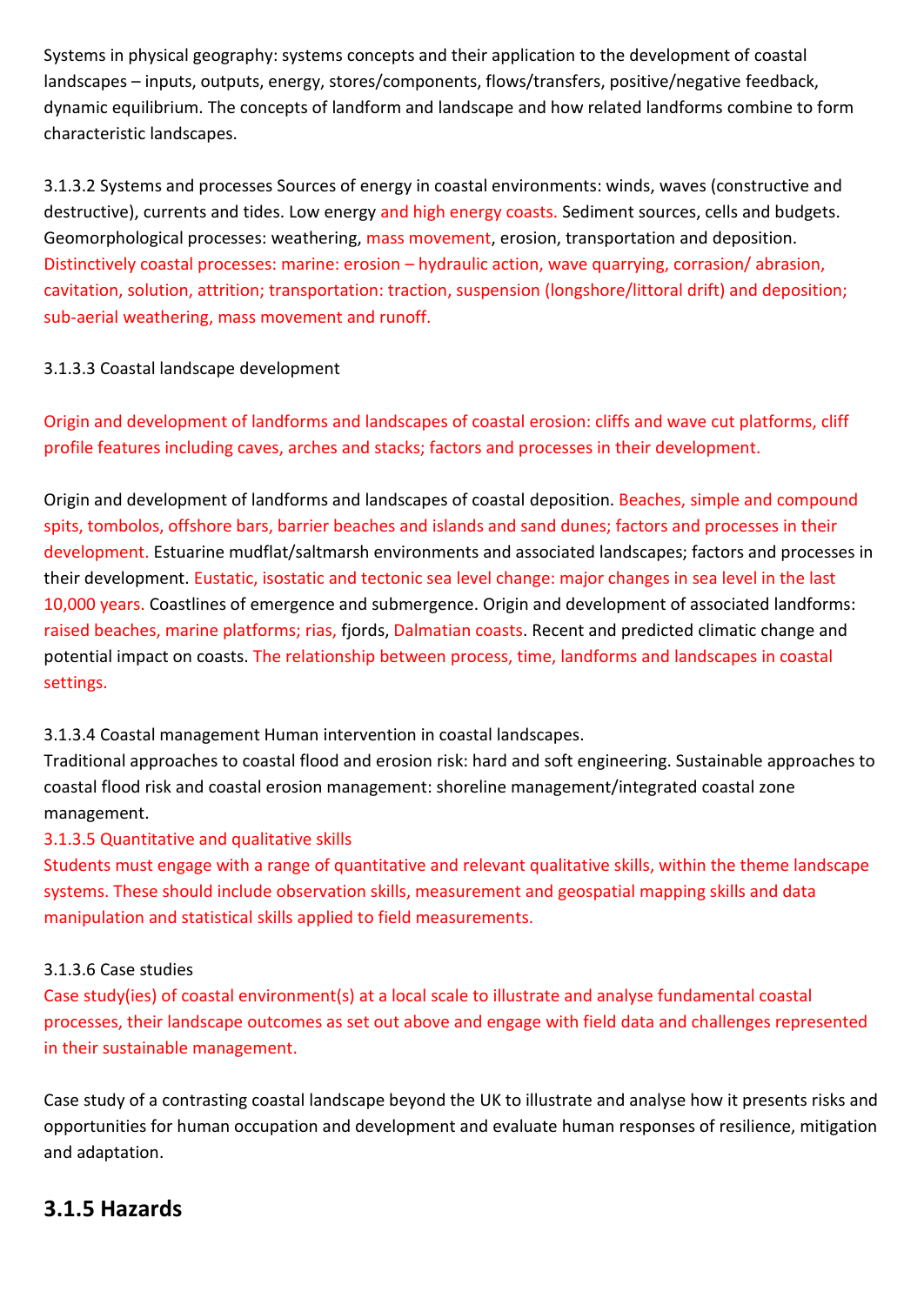#### 3.1.5.1 The concept of hazard in a geographical context

Nature, forms and potential impacts of natural hazards (geophysical, atmospheric and hydrological). Hazard perception and its economic and cultural determinants. \**Characteristic human responses – fatalism, prediction, adjustment/adaptation, mitigation, management, risk sharing – and their relationship to hazard incidence, intensity, magnitude, distribution and level of development.* The Park model of human response to hazards. The Hazard Management Cycle.

### *\*moved to wildfires*

#### 3.1.5.2 Plate tectonics

Earth structure and internal energy sources. Plate tectonic theory of crustal evolution: tectonic plates; plate movement; gravitational sliding; ridge push, slab pull; convection currents and seafloor spreading. Destructive, constructive and conservative plate margins. Characteristic processes: seismicity and vulcanicity. Associated landforms: young fold mountains, rift valleys, ocean ridges, deep sea trenches and island arcs, volcanoes. Magma plumes and their relationship to plate movement.

#### 3.1.5.3 Volcanic hazards

The nature of vulcanicity and its relation to plate tectonics: forms of volcanic hazard: nuées ardentes, lava flows, mudflows, pyroclastic and ash fallout, gases/acid rain, tephra. Spatial distribution, magnitude, frequency, regularity and predictability of hazard events. Impacts: primary/secondary, environmental, social, economic, political. Short and long-term responses: risk management designed to reduce the impacts of the hazard through preparedness, mitigation, prevention and adaptation. Impacts and human responses as evidenced by a recent volcanic event. *(Volcanic Case Study)*

3.1.5.4 Seismic hazards The nature of seismicity and its relation to plate tectonics: forms of seismic hazard: earthquakes, shockwaves, tsunamis, liquefaction, landslides. Spatial distribution, randomness, magnitude, frequency, regularity, predictability of hazard events. Impacts: primary/secondary; environmental, social, economic, political. Short and long-term responses; risk management designed to reduce the impacts of the hazard through preparedness, mitigation, prevention and adaptation. Impacts and human responses as evidenced by a recent seismic event. *(Seismic Case Study)*

3.1.5.5 Storm hazards The nature of tropical storms and their underlying causes. Forms of storm hazard: high winds, storm surges, coastal flooding, river flooding and landslides. Spatial distribution, magnitude, frequency, regularity, predictability of hazard events. Impacts: primary/secondary, environmental, social, economic, political. Short and long-term responses: risk management designed to reduce the impacts of the hazard through preparedness, mitigation, prevention and adaptation. Impacts and human responses as evidenced by two recent tropical storms in contrasting areas of the world. *(2 X Tropical Storm Case Studies)*

#### 3.1.5.6 Fires in nature

NEW. ADDED Characteristic human responses to wildfires – fatalism, prediction, adjustment/adaptation, mitigation, management, risk sharing – and their relationship to hazard incidence, intensity, magnitude, distribution and level of development.

Nature of wildfires. Conditions favouring intense wildfires: vegetation type, fuel characteristics, climate and recent weather and fire behaviour. Causes of fires: natural and human agency. Impacts: primary/secondary, environmental, social, economic, political. Short and long-term responses; risk management designed to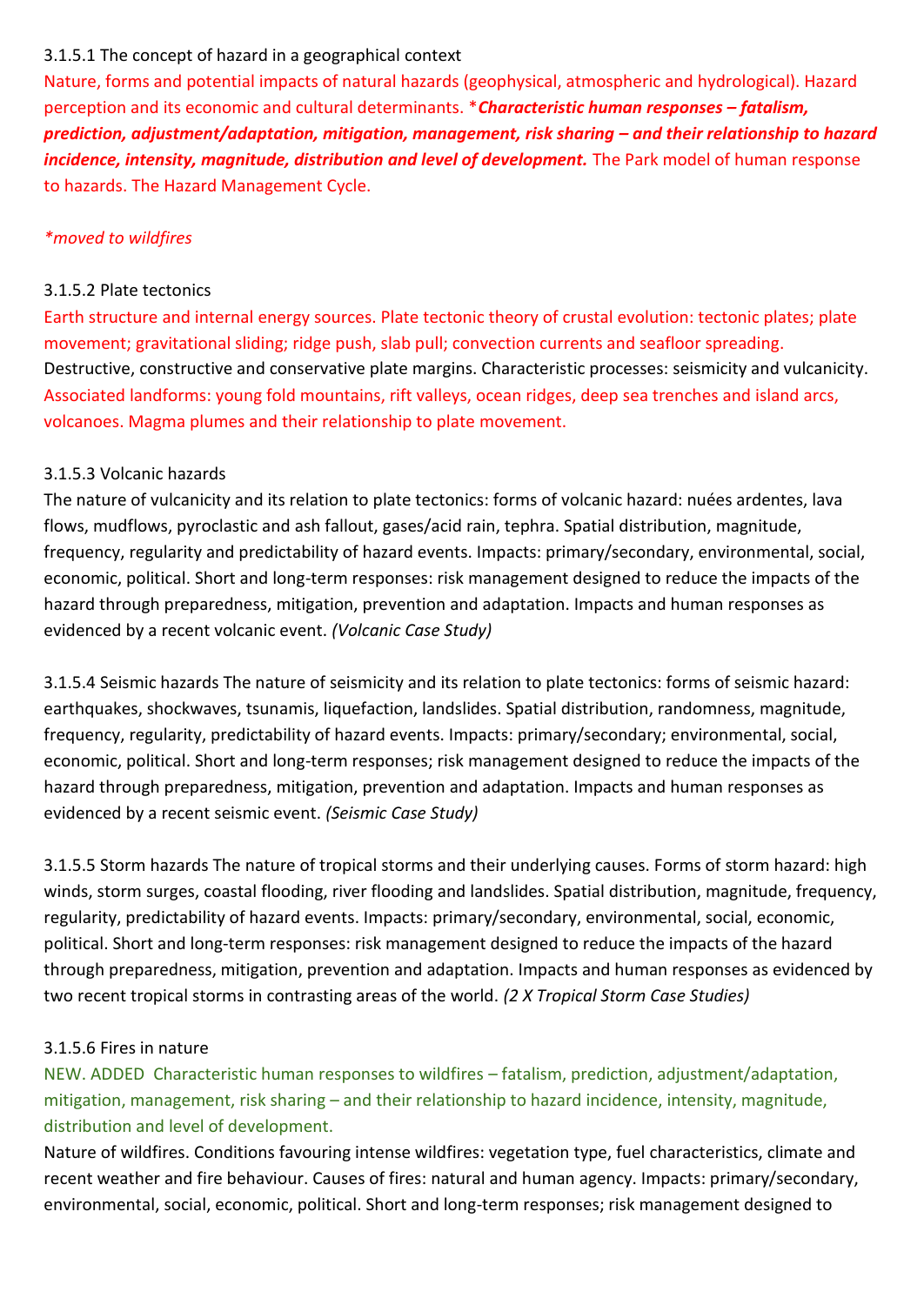reduce the impacts of the hazard through preparedness, mitigation, prevention and adaptation. Impact and human responses as evidenced by a recent wild fire event. *(Wildfire Case Study)*

3.1.5.7 Case studies Case study of a multi-hazardous environment beyond the UK to illustrate and analyse the nature of the hazards and the social, economic and environmental risks presented, and how human qualities and responses such as resilience, adaptation, mitigation and management contribute to its continuing human occupation.

Case study at a local scale of a specified place in a hazardous setting to illustrate the physical nature of the hazard and analyse how the economic, social and political character of its community reflects the presence and impacts of the hazard and the community's response to the risk.

## **3.1 Human geography**

## **3.2.1 Global systems and global governance**

3.2.1.1 Globalisation Dimensions of globalisation: flows of capital, labour, products, services and information; global marketing; patterns of production, distribution and consumption.

Factors in globalisation: the development of technologies, systems and relationships, including financial, transport, security, communications, management and information systems and trade agreements.

#### 3.2.1.2 Global systems

Issues associated with interdependence including how:

• unequal flows of people, money, ideas and technology within global systems can sometimes act to promote stability, growth and development but can also cause inequalities, conflicts and injustices for people and places

• unequal power relations enable some states to drive global systems to their own advantage and to directly influence geopolitical events, while others are only able to respond or resist in a more constrained way.

#### 3.2.1.3 International trade and access to markets

Global features and trends in the volume and pattern of international trade and investment associated with globalisation.

Trading relationships and patterns between large, highly developed economies such as the United States, the European Union, emerging major economies such as China and India and smaller, less developed economies such as those in sub-Saharan Africa, southern Asia and Latin America. Differential access to markets associated with levels of economic development and trading agreements and its impacts on economic and societal well-being.

The nature and role of transnational corporations (TNCs), including their spatial organisation, production, linkages, trading and marketing patterns, with a detailed reference to a specified TNC and its impacts on those countries in which it operates.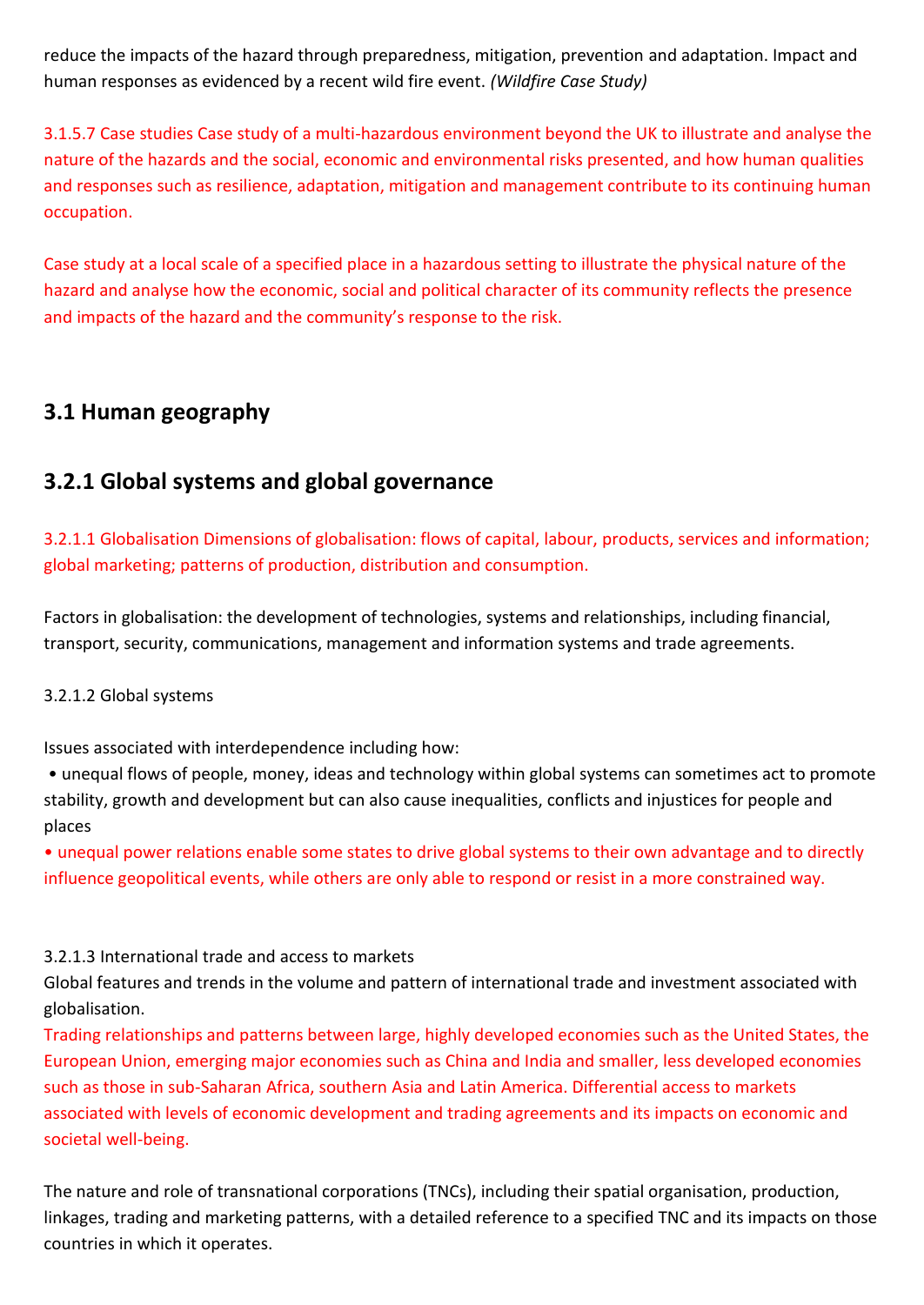World trade in at least one food commodity or one manufacturing product.

Analysis and assessment of the geographical consequences of global systems to specifically consider how international trade and variable access to markets underly and impacts on students' and other people's lives across the globe.

3.2.1.4 Global governance The emergence and developing role of norms, laws and institutions in regulating and reproducing global systems.

Issues associated with attempts at global governance, including how:

• agencies, including the UN in the post-1945 era, can work to promote growth and stability but may also exacerbate inequalities and injustices

• interactions between the local, regional, national, international and global scales are fundamental to understanding global governance.

#### 3.2.1.5 The 'global commons'

The concept of the 'global commons'. The rights of all to the benefits of the global commons. Acknowledgement that the rights of all people to sustainable development must also acknowledge the need to protect the global commons.

#### 3.2.1.5.1 Antarctica as a global common

An outline of the contemporary geography, including climate, of Antarctica (including the Southern Ocean as far north as the Antarctic Convergence) to demonstrate its role as a global common and illustrate its vulnerability to global economic pressures and environmental change.

Threats to Antarctica arising from:

- climate change
- fishing and whaling
- the search for mineral resources
- tourism and scientific research.

Critical appraisal of the developing governance of Antarctica. International government organisations to include United Nations (UN) agencies such as United Nations Environment Programme (UNEP) and the International Whaling Commission. The Antarctic Treaty (1959), the Protocol on Environmental Protection to the Antarctic Treaty (1991); IWC Whaling Moratorium (1982) – their purpose, scope and systems for inspection and enforcement. The role of NGOs in monitoring threats and enhancing protection of Antarctica. Analysis and assessment of the geographical consequences of global governance for citizens and places in Antarctica and elsewhere to specifically consider how global governance underlies and impacts on students' and other people's lives across the globe.

#### 3.2.1.6 Globalisation critique

The impacts of globalisation to consider the benefits of growth, development, integration, stability against the costs in terms of inequalities, injustice, conflict and environmental impact.

3.2.1.7 Quantitative and qualitative skills Students must engage with quantitative and qualitative approaches across the theme as a whole.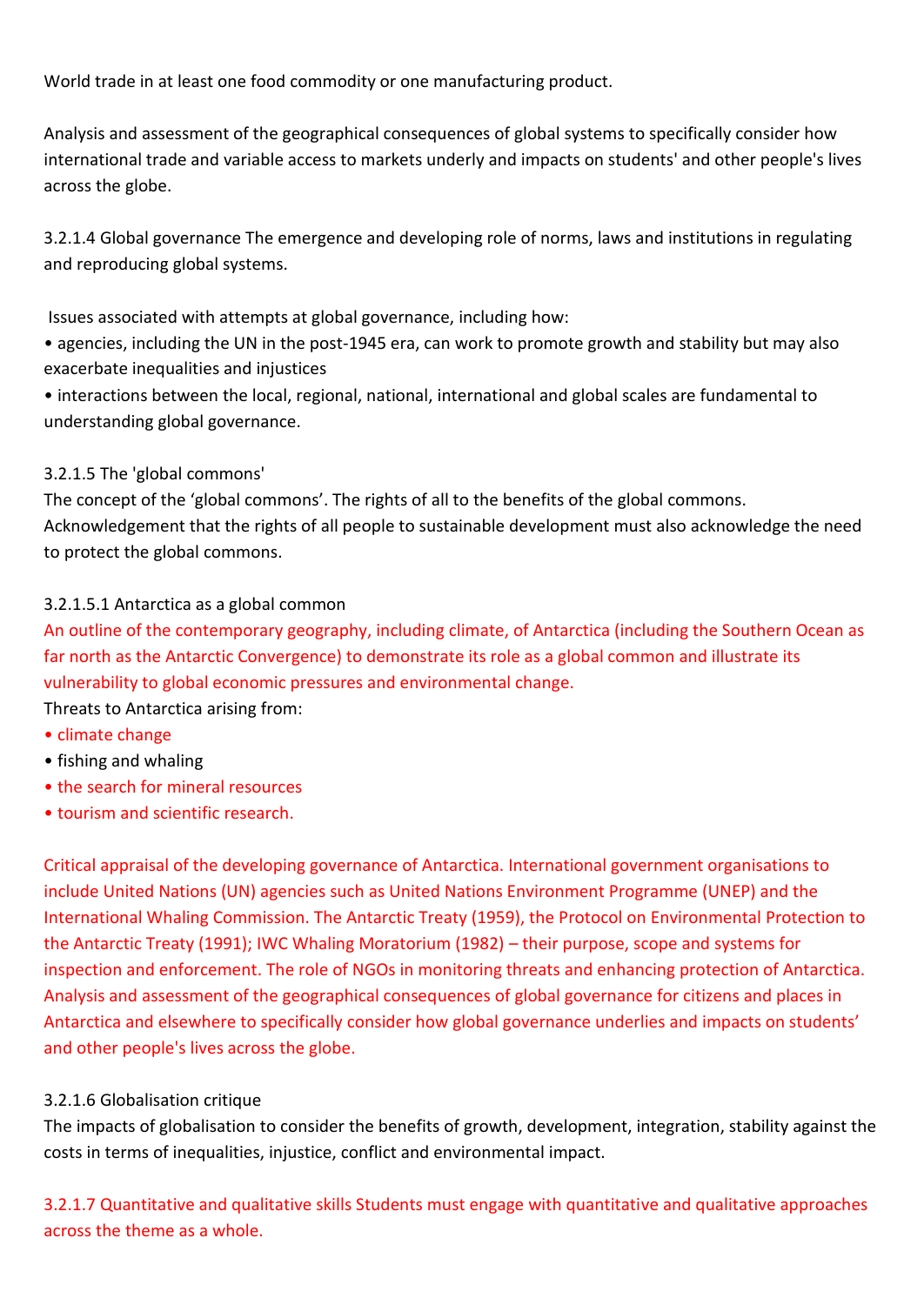## **3.2.2 Changing Places**

3.2.2.1 The nature and importance of places

The concept of place and the importance of place in human life and experience. Insider and outsider perspectives on place.

Categories of place:

- near places and far places
- experienced places and media places.

Factors contributing to the character of places:

- Endogenous: location, topography, physical geography, land use, built environment and infrastructure, demographic and economic characteristics.
- Exogenous: relationships with other places.

3.2.2.2 Changing places – relationships, connections, meaning and representation In relation to the local place within which students live or study and then at least one further contrasting place and encompassing local, regional, national, international and global scales:

- the ways in which the following factors: relationships and connections, meaning and representation, affect continuity and change in the nature of places and our understanding of place and
- the ways in which students' own lives and those of others are affected by continuity and change in the nature of places and our understanding of place.

## 3.2.2.2.1 Relationships and connections

The impact of relationships and connections on people and place with a particular focus on: **either** 

changing demographic and cultural characteristics **or** economic change and social inequalities.

• How the demographic, socio-economic and cultural characteristics of places are shaped by shifting flows of people, resources, money and investment, and ideas at all scales from local to global.

• The characteristics and impacts of external forces operating at different scales from local to global, including either government policies or the decisions of transnational corporations or the impacts of international or global institutions.

• How past and present connections, within and beyond localities, shape places and embed them in the regional, national, international and global scales.

## 3.2.2.2.2 Meaning and representation

The importance of the meanings and representations attached to places by people with a particular focus on people's lived experience of place in the past and at present.

• How humans perceive, engage with and form attachments to places and how they present and represent the world to others, including the way in which everyday place meanings are bound up with different identities, perspectives and experiences.

• How external agencies, including government, corporate bodies and community or local groups make attempts to influence or create specific place-meanings and thereby shape the actions and behaviours of individuals, groups, businesses and institutions.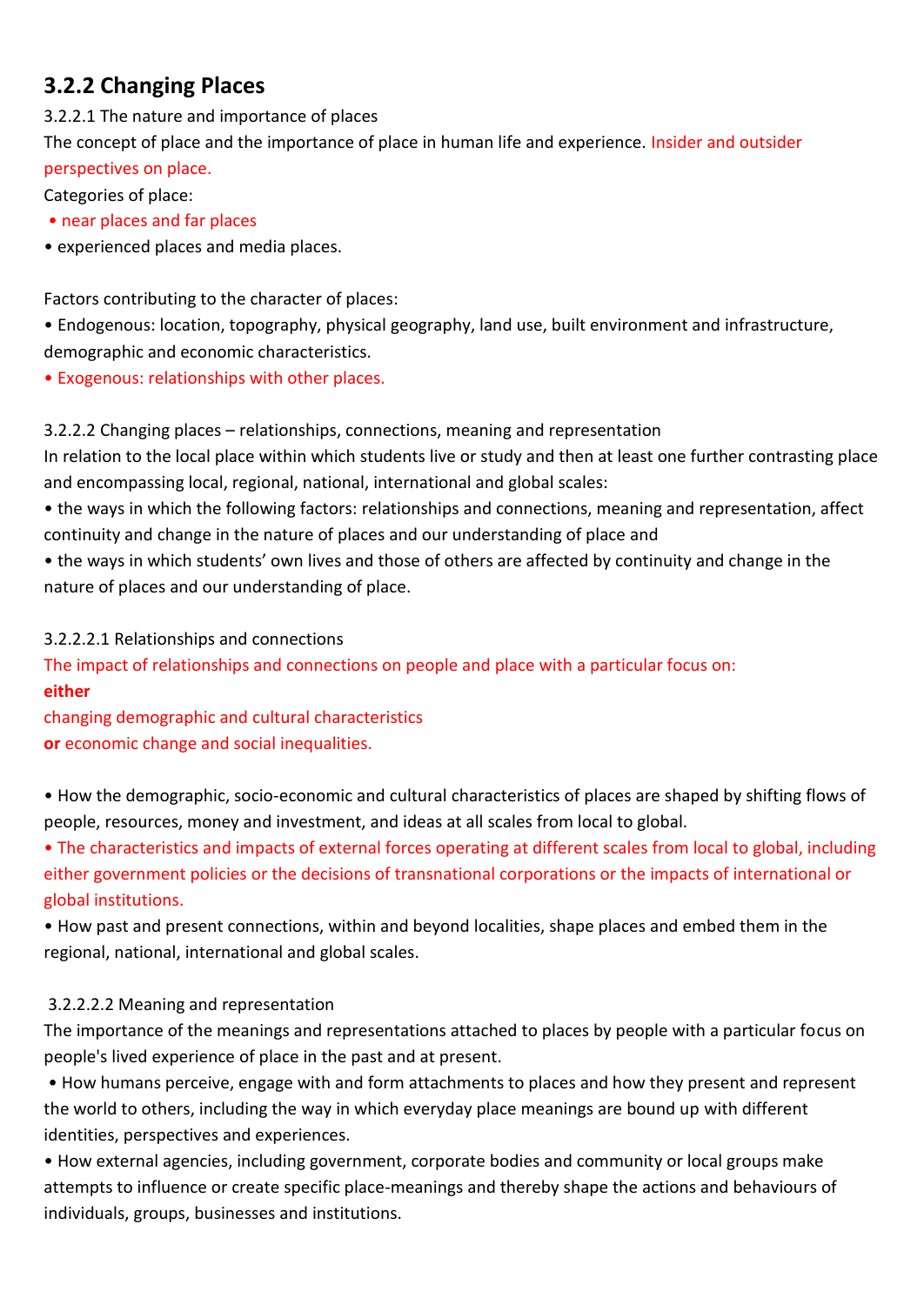• How places may be represented in a variety of different forms such as advertising copy, tourist agency material, local art exhibitions in diverse media (eg film, photography, art, story, song etc) that often give contrasting images to that presented formally or statistically such as cartography and census data.

• How both past and present processes of development can be seen to influence the social and economic characteristics of places and so be implicit in present meanings.

3.2.2.3 Quantitative and qualitative skills Students must engage with a range of quantitative and qualitative approaches across the theme as a whole. Quantitative data, including the use of geospatial data, must be used to investigate and present place characteristics, particular weight must be given to qualitative approaches involved in representing place, and to analysing critically the impacts of different media on place meanings and perceptions. The use of different types of data should allow the development of critical perspectives on the data categories and approaches.

## 3.2.2.4 Place studies

Local place study exploring the developing character of a place local to the home or study centre. Contrasting place study exploring the developing character of a contrasting and distant place. Place studies must apply the knowledge acquired through engagement with prescribed specification content and thereby further enhance understanding of the way students' own lives and those of others are affected by continuity and change in the nature of places. Sources must include qualitative and quantitative data to represent places in the past and present.

Both place studies must focus equally on:

- people's lived experience of the place in the past and at present and either
- changing demographic and cultural characteristics **or**
- economic change and social inequalities.

Suitable data sources could include:

- statistics, such as census data
- maps geo-located data
- geospatial data, including geographic information systems (GIS) applications
- photographs
- text, from varied media
- audio-visual media
- artistic representations
- oral sources, such as interviews, reminiscences, songs etc.

## **3.2.3 Contemporary urban environments**

## 3.2.3.1 Urbanisation

Urbanisation and its importance in human affairs. Global patterns of urbanisation since 1945. Urbanisation, suburbanisation, counter-urbanisation, Urban resurgence. The emergence of megacities and world cities and their role in global and regional economies.

Economic, social, technological, political and demographic processes associated with urbanisation and urban growth.

Urban change: deindustrialisation, decentralisation, rise of service economy. Urban policy and regeneration in Britain since 1979.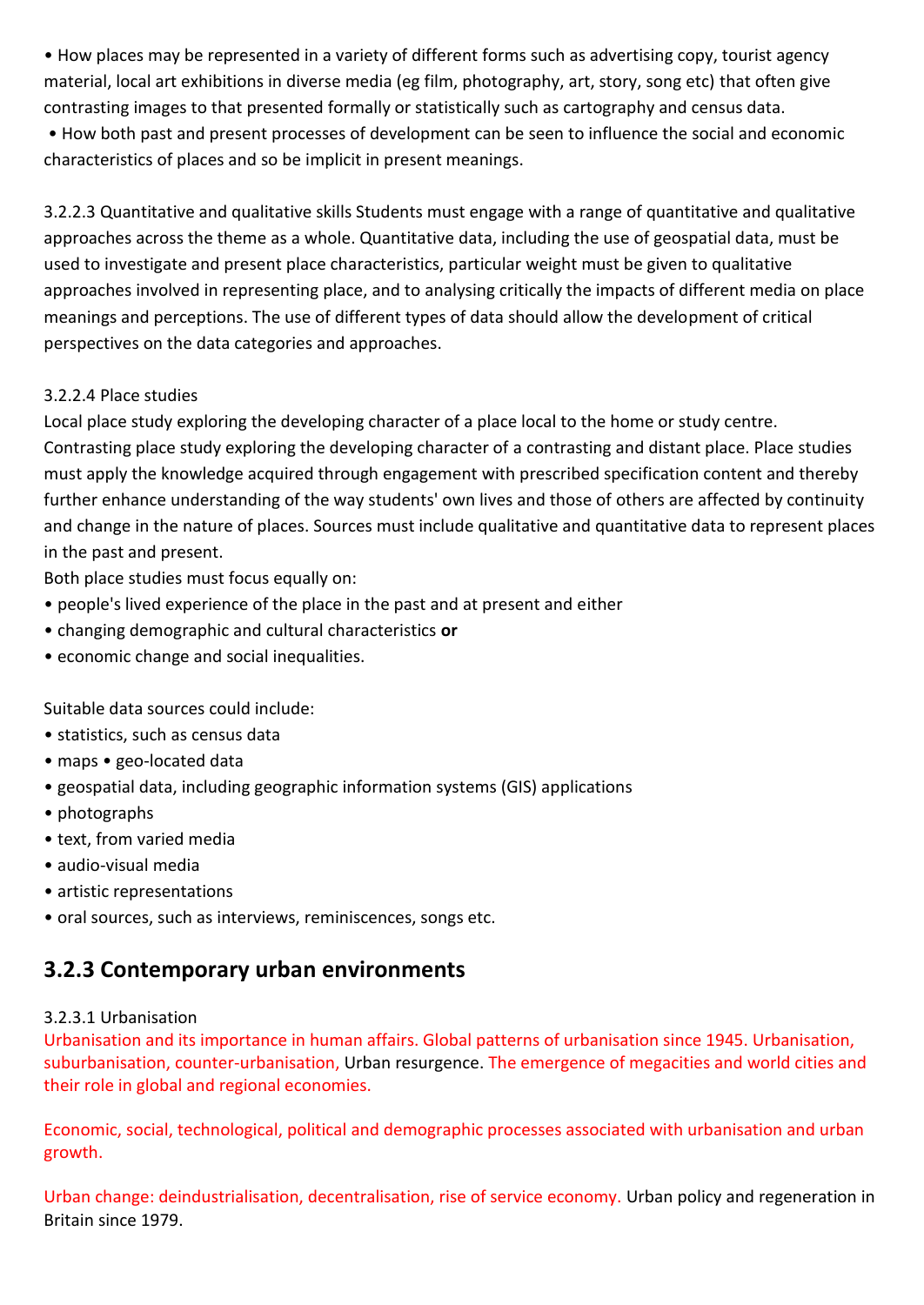#### 3.2.3.2 Urban forms

Contemporary characteristics of mega/world cities. Urban characteristics in contrasting settings. Physical and human factors in urban forms. Spatial patterns of land use, economic inequality, social segregation and cultural diversity in contrasting urban areas, and the factors that influence them. New urban landscapes: town centre mixed developments, cultural and heritage quarters, fortress developments, gentrified areas, edge cities. The concept of the post-modern western city.

3.2.3.3 Social and economic issues associated with urbanisation

Issues associated with economic inequality, social segregation and cultural diversity in contrasting urban areas.

Strategies to manage these issues.

3.2.3.4 Urban climate

The impact of urban forms and processes on local climate and weather.

Urban temperatures: the urban heat island effect. Precipitation: frequency and intensity. Fogs

Thunderstorms in urban environments.

Wind: the effects of urban structures and layout on wind speed, direction and frequency. Air quality: particulate and photo-chemical pollution.

Pollution reduction policies.

3.2.3.5 Urban drainage

Urban precipitation, surfaces and catchment characteristics; impacts on drainage basin storage areas; urban water cycle: water movement through urban catchments as measured by hydrographs.

Issues associated with catchment management in urban areas. The development of sustainable urban drainage systems (SUDS).

River restoration and conservation in damaged urban catchments with reference to a specific project. Reasons for and aims of the project; attitudes and contributions of parties involved; project activities and evaluation of project outcomes.

#### 3.2.3.6 Urban waste and its disposal

Urban physical waste generation: sources of waste – industrial and commercial activity, personal consumption. The environmental impacts of alternative approaches to waste disposal: unregulated, recycling, recovery, incineration, burial, submergence and trade.

Comparison of incineration and landfill approaches to waste disposal in relation to a specified urban area.

#### 3.2.3.7 Other contemporary urban environmental issues

Environmental problems in contrasting urban areas: atmospheric pollution, water pollution and dereliction. Strategies to manage these environmental problems.

#### 3.2.3.8 Sustainable urban development

Impact of urban areas on local and global environments. Ecological footprint of major urban areas.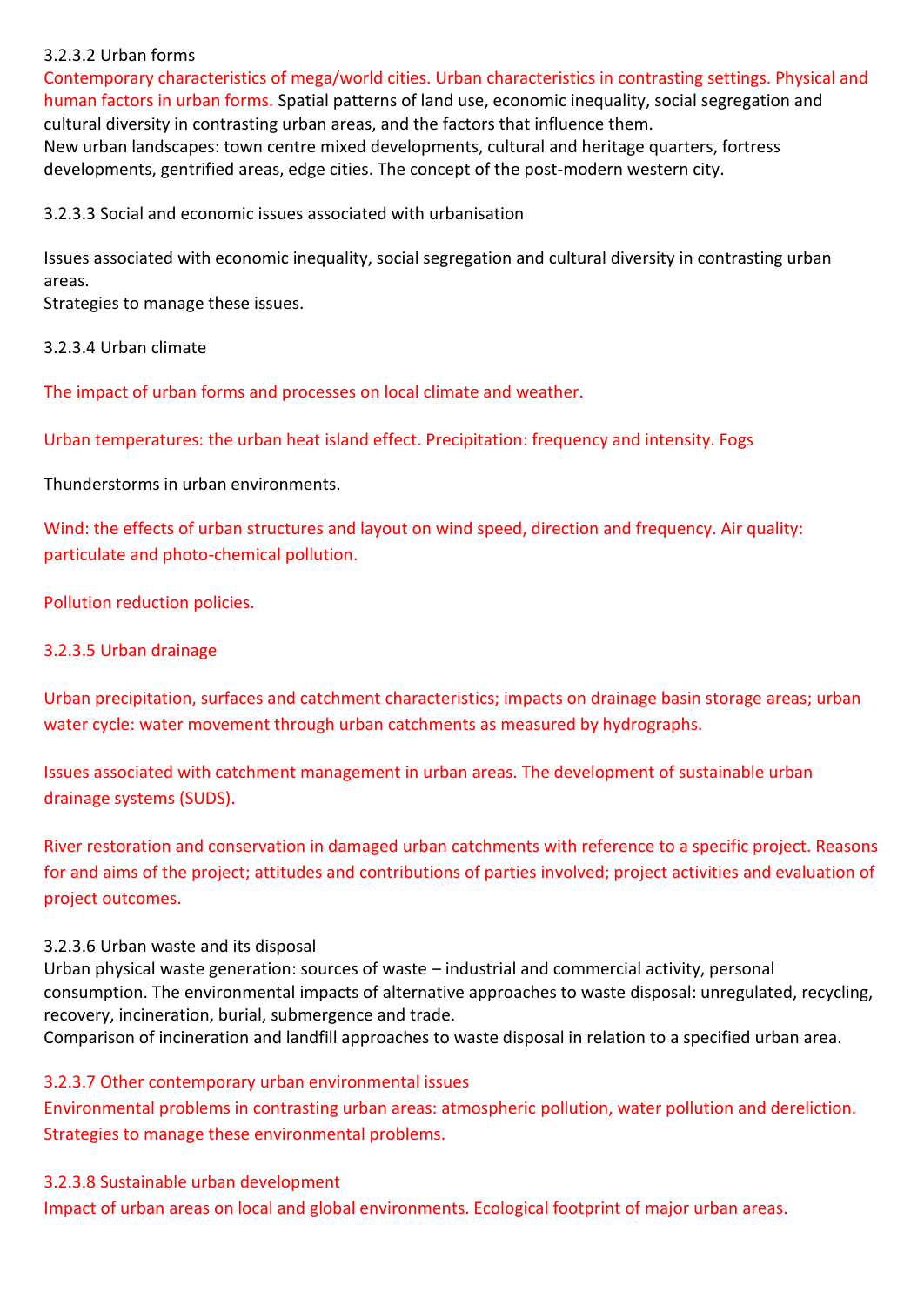Dimensions of sustainability: natural, physical, social and economic. Nature and features of sustainable cities. Concept of liveability.

Contemporary opportunities and challenges in developing more sustainable cities. Strategies for developing more sustainable cities.

#### 3.2.3.9 Case studies

Case studies of two contrasting urban areas to illustrate and analyse key themes set out above, to include:

- patterns of economic and social well-being
- the nature and impact of physical environmental conditions

with particular reference to the implications for environmental sustainability, the character of the study areas and the experience and attitudes of their populations.

## **Geographic skills**

## 3.4.2.1 Core skills

Use and annotation of illustrative and visual material, base maps, sketch maps, OS maps (at a variety of scales) diagrams, graphs, field sketches, photographs, geospatial data, geo located and digital imagery. Literacy - use of factual text and discursive/creative material and coding techniques when analysing text. Numeracy - use of number, measure and measurement.

Use of overlays, both physical and electronic.

Questionnaire and interview techniques.

## 3.4.2.2 Cartographic skills

- Atlas maps.
- Weather maps including synoptic charts (if applicable).
- Maps with located proportional symbols.
- Maps showing movement flow lines, desire lines and trip lines.
- Maps showing spatial patterns choropleth, isoline and dot maps.

## 3.4.2.3 Graphical skills

Line graphs - simple, comparative, compound, and divergent Bar graphs - simple, comparative, compound and divergent Scatter graphs and the use of best fit line Pie charts and proportional divided circles

- Triangular graphs.
- Graphs with logarithmic scales.
- Dispersion diagrams.

## 3.4.2.4 Statistical skills

- Measures of central tendency mean, mode, median.
- Measures of dispersion range, inter-quartile range and standard deviation.

• Inferential and relational statistical techniques to include Spearman's rank correlation and Chi-square test and the application of significance tests.